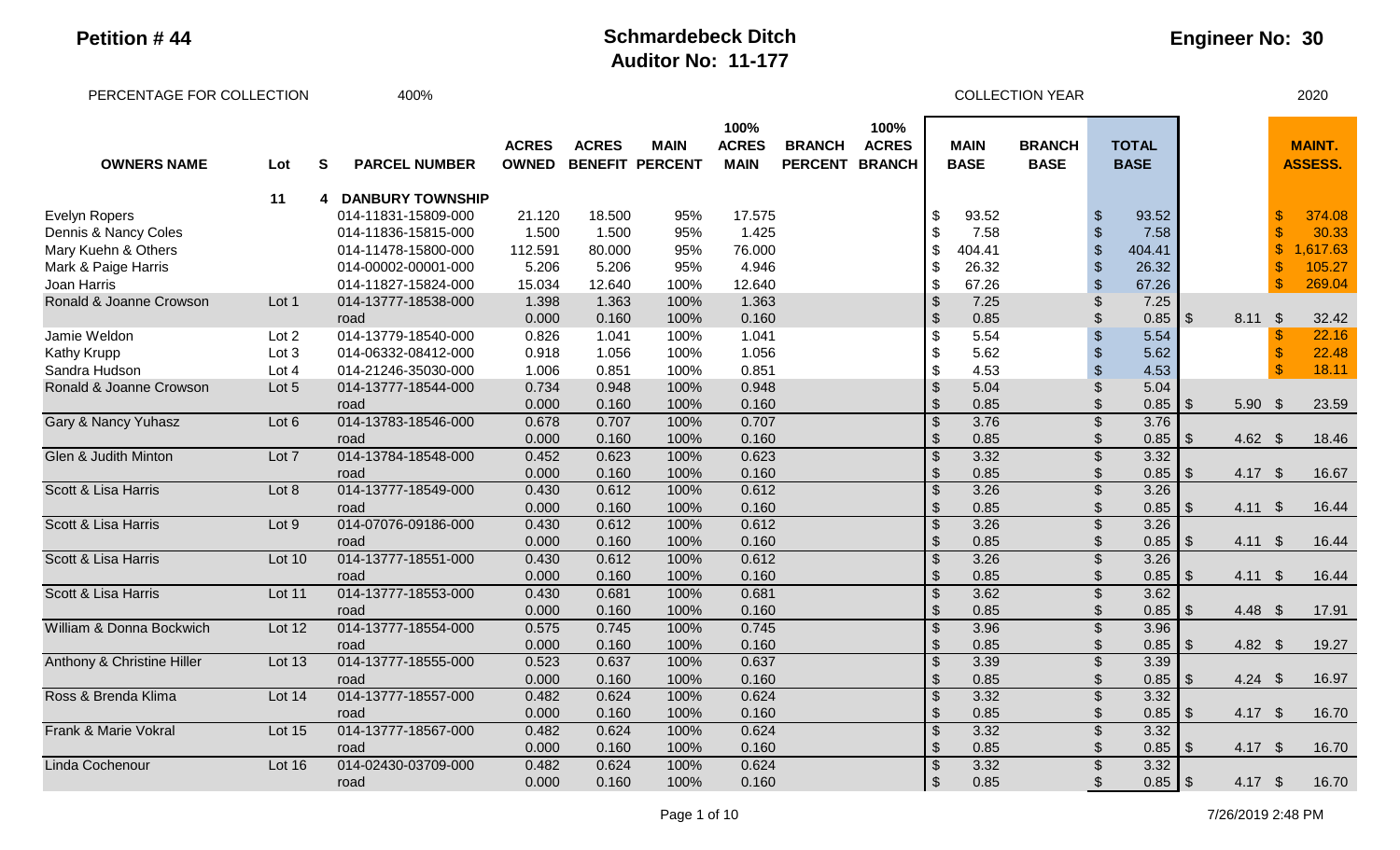| PERCENTAGE FOR COLLECTION       |     |              | 400%                      |                              |              |                                       |                                     |                                 |                                       |                            | <b>COLLECTION YEAR</b>       |                           |                             |                           | 2020                            |  |
|---------------------------------|-----|--------------|---------------------------|------------------------------|--------------|---------------------------------------|-------------------------------------|---------------------------------|---------------------------------------|----------------------------|------------------------------|---------------------------|-----------------------------|---------------------------|---------------------------------|--|
| <b>OWNERS NAME</b>              | Lot | $\mathbf{s}$ | <b>PARCEL NUMBER</b>      | <b>ACRES</b><br><b>OWNED</b> | <b>ACRES</b> | <b>MAIN</b><br><b>BENEFIT PERCENT</b> | 100%<br><b>ACRES</b><br><b>MAIN</b> | <b>BRANCH</b><br><b>PERCENT</b> | 100%<br><b>ACRES</b><br><b>BRANCH</b> | <b>MAIN</b><br><b>BASE</b> | <b>BRANCH</b><br><b>BASE</b> |                           | <b>TOTAL</b><br><b>BASE</b> |                           | <b>MAINT.</b><br><b>ASSESS.</b> |  |
|                                 |     |              |                           | 25.309                       |              |                                       |                                     |                                 |                                       |                            |                              |                           |                             |                           |                                 |  |
|                                 | 13  |              | <b>4 DANBURY TOWNSHIP</b> |                              |              |                                       |                                     |                                 |                                       |                            |                              |                           |                             |                           |                                 |  |
| <b>Robert Mischler</b>          |     |              | 014-20215-31939-000       | 7.826                        | 6.437        | 100%                                  | 6.437                               |                                 |                                       | \$<br>34.25                |                              | $\frac{3}{2}$             | 34.25                       | -\$                       | 137.00                          |  |
| <b>Robert Mischler</b>          |     |              | 014-20384-32658-000       | 7.530                        | 7.530        | 100%                                  | 7.530                               |                                 |                                       | \$<br>40.07                |                              | $\sqrt[6]{\frac{1}{2}}$   | 40.07                       | $\mathcal{S}$             | 160.27                          |  |
| Donald Brooks                   |     |              | 014-07940-16046-000       | 2.000                        | 2.000        | 100%                                  | 2.000                               |                                 |                                       | \$<br>10.64                |                              | $\frac{1}{2}$             | 10.64                       | $\mathcal{S}$             | 42.57                           |  |
| Edward & Veronica Cochenour     |     |              | 014-00010-00003-000       | 1.610                        | 1.610        | 100%                                  | 1.610                               |                                 |                                       | \$<br>8.57                 |                              | $\frac{1}{2}$             | 8.57                        | $\boldsymbol{\mathsf{s}}$ | 34.27                           |  |
| <b>Robert Mischler</b>          |     |              | 014-07938-16044-000       | 1.170                        | 1.170        | 100%                                  | 1.170                               |                                 |                                       | \$<br>6.23                 |                              | $\sqrt[6]{\frac{1}{2}}$   | 6.23                        |                           | 24.90                           |  |
| Warren Larson                   |     |              | 014-00010-00002-000       | 0.790                        | 0.790        | 100%                                  | 0.790                               |                                 |                                       | \$<br>4.20                 |                              | $\mathcal{S}$             | 4.20                        |                           | 16.81                           |  |
| Warren Larson                   |     |              | 014-00010-00001-000       | 1.470                        | 1.470        | 100%                                  | 1.470                               |                                 |                                       | \$<br>7.82                 |                              | $\mathcal{S}$             | 7.82                        |                           | 31.29                           |  |
| Jeremy Dress                    |     |              | 014-11842-15826-002       | 1.732                        | 1.732        | 100%                                  | 1.732                               |                                 |                                       | \$<br>9.22                 |                              | $\boldsymbol{\mathsf{S}}$ | 9.22                        |                           | 36.86                           |  |
| Zachary Kihlken                 |     |              | 014-11842-15826-001       | 1.474                        | 1.474        | 100%                                  | 1.474                               |                                 |                                       | \$<br>7.84                 |                              | $\mathfrak{S}$            | 7.84                        |                           | 31.37                           |  |
|                                 | 12  |              | <b>DANBURY TOWNSHIP</b>   |                              |              |                                       |                                     |                                 |                                       |                            |                              |                           |                             |                           |                                 |  |
| Joan Harris                     |     |              | 014-11827-15805-000       | 5.000                        | 5.000        | 100%                                  | 5.000                               |                                 |                                       | \$<br>26.61                |                              | $\mathfrak{S}$            | 26.61                       | $\mathfrak{F}$            | 106.42                          |  |
|                                 | 14  |              | <b>DANBURY TOWNSHIP</b>   |                              |              |                                       |                                     |                                 |                                       |                            |                              |                           |                             |                           |                                 |  |
| Ohio Edison Co                  |     |              | 014-19075-31230-000       | 1.420                        | 1.420        | 90%                                   | 1.278                               |                                 |                                       | \$<br>6.80                 |                              | $\frac{1}{2}$             | 6.80                        | - \$                      | 27.20                           |  |
| Leonard & Kathy Benyak          |     |              | 014-11361-15209-000       | 7.718                        | 7.718        | 90%                                   | 6.946                               |                                 |                                       | \$<br>36.96                |                              | $\boldsymbol{\theta}$     | 36.96                       | $\frac{1}{2}$             | 147.85                          |  |
| <b>Edward Patrick</b>           |     |              | 014-11364-15212-000       | 13.567                       | 13.567       | 90%                                   | 12.210                              |                                 |                                       | \$<br>64.97                |                              | $\boldsymbol{\theta}$     | 64.97                       | $\mathbf{\hat{s}}$        | 259.89                          |  |
| <b>Edward Patrick</b>           |     |              | 014-11364-15212-001       | 2.559                        | 2.559        | 90%                                   | 2.303                               |                                 |                                       | \$<br>12.26                |                              | $\mathfrak{S}$            | 12.26                       |                           | 49.02                           |  |
| <b>Edward Patrick</b>           |     |              | 014-11364-15212-002       | 1.220                        | 1.220        | 90%                                   | 1.098                               |                                 |                                       | \$<br>5.84                 |                              | $\mathcal{S}$             | 5.84                        |                           | 23.37                           |  |
| <b>Edward Patrick</b>           |     |              | 014-11364-15212-003       | 1.084                        | 1.084        | 90%                                   | 0.976                               |                                 |                                       | \$<br>5.19                 |                              |                           | 5.19                        |                           | 20.77                           |  |
| Joseph & Karen Ihnat            |     |              | 014-11365-15215-000       | 1.953                        | 1.953        | 80%                                   | 1.562                               |                                 |                                       | \$<br>8.31                 |                              | $\mathcal{S}$             | 8.31                        |                           | 33.26                           |  |
| <b>HRS Property Development</b> |     |              | 014-11365-15215-001       | 0.777                        | 0.777        | 90%                                   | 0.699                               |                                 |                                       | \$<br>3.72                 |                              |                           | 3.72                        |                           | 14.88                           |  |
| <b>Best America LLC</b>         |     |              | 014-11365-15215-002       | 1.525                        | 1.525        | 90%                                   | 1.373                               |                                 |                                       | \$<br>7.30                 |                              |                           | 7.30                        |                           | 29.21                           |  |
| Selfstorage LTD                 |     |              | 014-11365-15215-003       | 2.755                        | 2.755        | 80%                                   | 2.204                               |                                 |                                       | \$<br>11.73                |                              | $\mathcal{S}$             | 11.73                       |                           | 46.91                           |  |
| 1205 Routee 269 LLC             |     |              | 014-11365-15215-004       | 3.745                        | 3.745        | 80%                                   | 2.996                               |                                 |                                       | \$<br>15.94                |                              | $\mathcal{S}$             | 15.94                       | $\mathbf{\$}$             | 63.77                           |  |
| <b>Swint LLC</b>                |     |              | 014-11365-15215-005       | 1.100                        | 1.100        | 80%                                   | 0.880                               |                                 |                                       | \$<br>4.68                 |                              | \$                        | 4.68                        | $\mathbf{\hat{s}}$        | 18.72                           |  |
| Joseph & Karen Ihnat            |     |              | 014-11365-15215-006       | 0.062                        | 0.062        | 80%                                   | 0.050                               |                                 |                                       | \$<br>0.26                 |                              | $\mathcal{S}$             | 0.26                        |                           | 2.00                            |  |
| Thomas McIntire & Others        |     |              | 014-11365-15215-007       | <b>CONDO</b>                 | 0.046        | 80%                                   | 0.037                               |                                 |                                       | \$<br>0.20                 |                              | \$                        | 0.20                        |                           | 2.00                            |  |
| <b>HRS Property Development</b> |     |              | 014-11365-15215-008       | CONDO                        | 0.046        | 80%                                   | 0.037                               |                                 |                                       | \$<br>0.20                 |                              |                           | 0.20                        |                           | 2.00                            |  |
| <b>HRS Property Development</b> |     |              | 014-11365-15215-009       | <b>CONDO</b>                 | 0.046        | 80%                                   | 0.037                               |                                 |                                       | \$<br>0.20                 |                              |                           | 0.20                        |                           | 2.00                            |  |
| Donald Jaworske                 |     |              | 014-11365-15215-010       | <b>CONDO</b>                 | 0.046        | 80%                                   | 0.037                               |                                 |                                       | \$<br>0.20                 |                              | \$                        | 0.20                        |                           | 2.00                            |  |
| Angela Felice                   |     |              | 014-11365-15215-011       | <b>CONDO</b>                 | 0.046        | 80%                                   | 0.037                               |                                 |                                       | \$<br>0.20                 |                              | $\mathcal{S}$             | 0.20                        |                           | 2.00                            |  |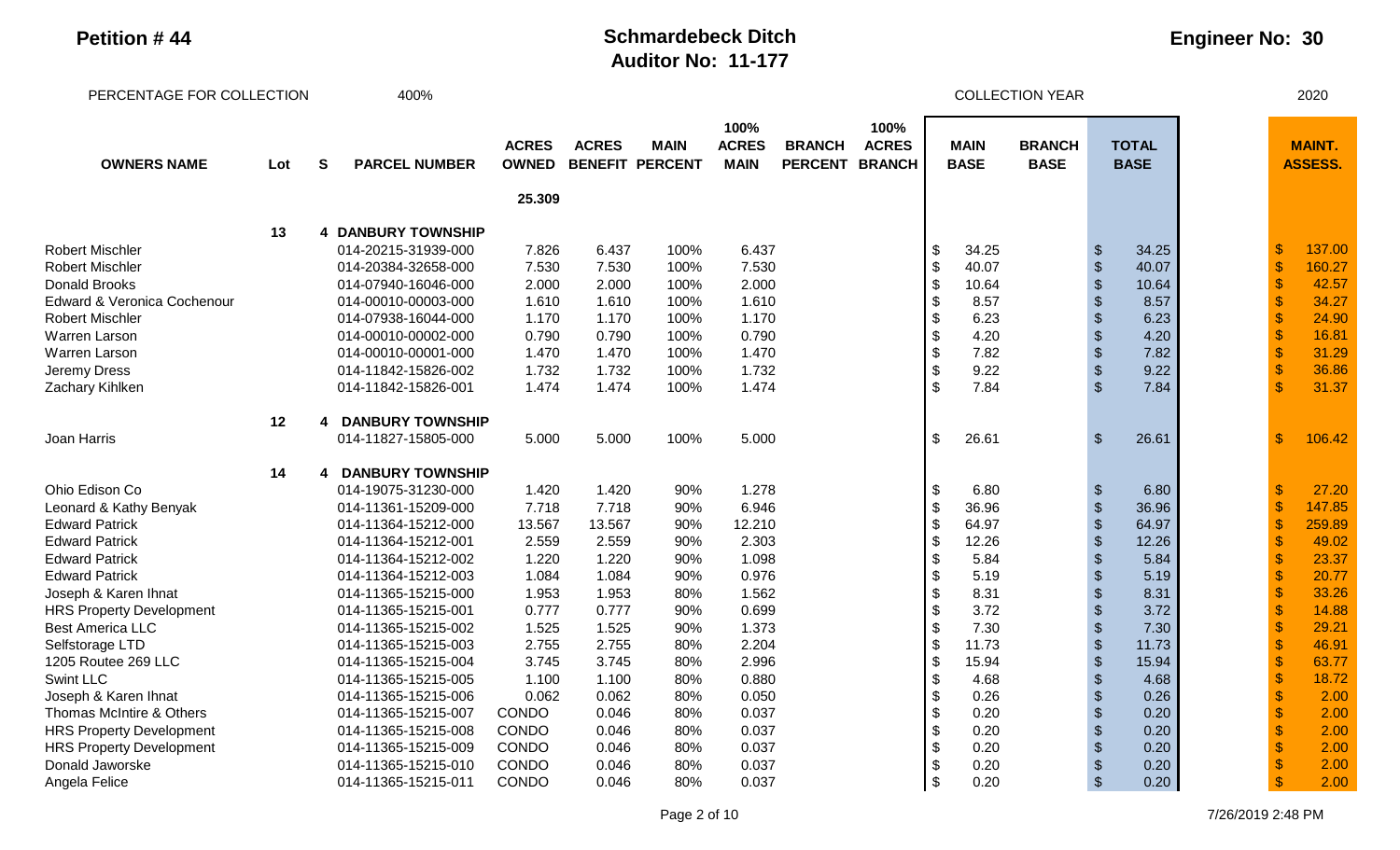# **Engineer No: 30**

PERCENTAGE FOR COLLECTION  $400\%$ 

| <b>OWNERS NAME</b>                 | Lot | S<br><b>PARCEL NUMBER</b>                   | <b>ACRES</b><br><b>OWNED</b> | <b>ACRES</b> | <b>MAIN</b><br><b>BENEFIT PERCENT</b> | 100%<br><b>ACRES</b><br><b>MAIN</b> | <b>BRANCH</b><br><b>PERCENT</b> | 100%<br><b>ACRES</b><br><b>BRANCH</b> |                           | <b>MAIN</b><br><b>BASE</b> | <b>BRANCH</b><br><b>BASE</b> |                           | <b>TOTAL</b><br><b>BASE</b> |                            |       |                           | <b>MAINT.</b><br><b>ASSESS.</b> |
|------------------------------------|-----|---------------------------------------------|------------------------------|--------------|---------------------------------------|-------------------------------------|---------------------------------|---------------------------------------|---------------------------|----------------------------|------------------------------|---------------------------|-----------------------------|----------------------------|-------|---------------------------|---------------------------------|
| <b>HRS Property Development</b>    |     | 014-11365-15215-012                         | CONDO                        | 0.046        | 80%                                   | 0.037                               |                                 |                                       | \$                        | 0.20                       |                              | $\sqrt[6]{\frac{1}{2}}$   | 0.20                        |                            |       | - \$                      | 2.00                            |
| <b>HRS Property Development</b>    |     | 014-11365-15215-013                         | CONDO                        | 0.046        | 80%                                   | 0.037                               |                                 |                                       | \$                        | 0.20                       |                              | $\boldsymbol{\mathsf{S}}$ | 0.20                        |                            |       | $\mathcal{S}$             | 2.00                            |
| Jerry & Amy Reutlinger             |     | 014-11365-15215-014                         | <b>CONDO</b>                 | 0.046        | 80%                                   | 0.037                               |                                 |                                       | \$                        | 0.20                       |                              | $\frac{1}{2}$             | 0.20                        |                            |       |                           | 2.00                            |
| Donald Eby                         |     | 014-11365-15215-015                         | <b>CONDO</b>                 | 0.046        | 80%                                   | 0.037                               |                                 |                                       | \$                        | 0.20                       |                              | $\frac{1}{2}$             | 0.20                        |                            |       | $\mathbf{\hat{s}}$        | 2.00                            |
| David Wahlers                      |     | 014-11365-15215-016                         | <b>CONDO</b>                 | 0.046        | 80%                                   | 0.037                               |                                 |                                       | \$                        | 0.20                       |                              | $\frac{1}{2}$             | 0.20                        |                            |       | $\mathbf{\$}$             | 2.00                            |
| <b>Gary Cover</b>                  |     | 014-11365-15215-017                         | <b>CONDO</b>                 | 0.046        | 80%                                   | 0.037                               |                                 |                                       | \$                        | 0.20                       |                              | $\frac{1}{2}$             | 0.20                        |                            |       | $\mathcal{S}$             | 2.00                            |
| <b>HRS Property Development</b>    |     | 014-11365-15215-018                         | CONDO                        | 0.046        | 80%                                   | 0.037                               |                                 |                                       | \$                        | 0.20                       |                              | $\boldsymbol{\theta}$     | 0.20                        |                            |       |                           | 2.00                            |
| Steven Burroughs                   |     | 014-11365-15215-019                         | CONDO                        | 0.102        | 80%                                   | 0.081                               |                                 |                                       | \$                        | 0.43                       |                              | $\sqrt[6]{\frac{1}{2}}$   | 0.43                        |                            |       |                           | 2.00                            |
| Steven Burroughs                   |     | 014-11365-15215-020                         | CONDO                        | 0.102        | 80%                                   | 0.081                               |                                 |                                       | \$                        | 0.43                       |                              | $\boldsymbol{\theta}$     | 0.43                        |                            |       |                           | 2.00                            |
| <b>General Storage Company LTD</b> |     | 014-11365-15215-021                         | <b>CONDO</b>                 | 0.102        | 80%                                   | 0.081                               |                                 |                                       | \$                        | 0.43                       |                              | $\mathcal{S}$             | 0.43                        |                            |       |                           | 2.00                            |
| Menaben & Kirit Patel              |     | 014-11606-15537-005                         | 1.328                        | 1.328        | 90%                                   | 1.195                               |                                 |                                       | $\boldsymbol{\mathsf{S}}$ | 6.36                       |                              | \$                        | 6.36                        |                            |       |                           |                                 |
|                                    |     |                                             | 1.678                        | 1.678        | 80%                                   | 1.342                               |                                 |                                       | \$                        | 7.14                       |                              |                           | 7.14                        | $\overline{\phantom{a}}$ s | 13.50 | $\boldsymbol{\mathsf{S}}$ | 54.01                           |
| R & C Smith Real Estate            |     | 014-11606-15537-007                         | 2.542                        | 2.542        | 80%                                   | 2.034                               |                                 |                                       | \$                        | 10.82                      |                              | $\frac{1}{2}$             | 10.82                       |                            |       | $\boldsymbol{\mathsf{s}}$ | 43.28                           |
| Danbury Land Inc                   |     | 014-11359-15207-000                         | 60.687                       | 60.687       | 90%                                   | 54.618                              |                                 |                                       | \$                        | 290.63                     |                              | $\$\$                     | 290.63                      |                            |       | $\boldsymbol{\mathsf{S}}$ | ,162.53                         |
| <b>Shirley Myers</b>               |     | 014-11365-15217-000                         | 12.164                       | 9.492        | 90%                                   | 8.543                               |                                 |                                       | \$                        | 45.46                      |                              | $\boldsymbol{\theta}$     | 45.46                       |                            |       | $\mathcal{S}$             | 181.83                          |
| David & Jamie Taylor               |     | 014-11365-15217-001                         | 1.330                        | 1.330        | 90%                                   | 1.197                               |                                 |                                       | \$                        | 6.37                       |                              | $\sqrt[6]{\frac{1}{2}}$   | 6.37                        |                            |       |                           | 25.48                           |
| David & Jamie Taylor               |     | 014-11365-15217-002                         | 1.330                        | 1.330        | 90%                                   | 1.197                               |                                 |                                       | \$                        | 6.37                       |                              | $\frac{1}{2}$             | 6.37                        |                            |       |                           | 25.48                           |
| <b>Scott Glovinsky</b>             |     | 014-11365-15217-003                         | 1.328                        | 1.328        | 90%                                   | 1.195                               |                                 |                                       | \$                        | 6.36                       |                              | $\boldsymbol{\theta}$     | 6.36                        |                            |       |                           | 25.44                           |
| Justin & Teri Eagleson             |     | 014-08394-28387-000                         | 2.213                        | 2.213        | 90%                                   | 1.992                               |                                 |                                       | \$                        | 10.60                      |                              | $\mathcal{S}$             | 10.60                       |                            |       |                           | 42.39                           |
| Tom & Christine Steinbrick         |     |                                             |                              |              |                                       |                                     |                                 |                                       |                           |                            |                              |                           |                             |                            |       |                           |                                 |
| (acreage shows up as agricultural) |     | 014-08383-28384-000                         | 17.455                       | 3.250        | 90%                                   | 2.925                               |                                 |                                       | \$                        | 15.56                      |                              | $\frac{1}{2}$             | 15.56                       |                            |       | S                         | 62.26                           |
| Danbury Township Trustees          |     | 014-08383-29384-001                         | 5.429                        | 5.429        | 90%                                   | 4.886                               |                                 |                                       | \$                        | 26.00                      |                              | $\boldsymbol{\theta}$     | 26.00                       |                            |       | $\frac{1}{2}$             | 104.00                          |
| <b>Terry Blair</b>                 |     | 014-08383-28384-002                         | 2.001                        | 2.001        | 90%                                   | 1.801                               |                                 |                                       | \$                        | 9.58                       |                              | $\sqrt[6]{\frac{1}{2}}$   | 9.58                        |                            |       | $\sqrt{3}$                | 38.33                           |
| Danbury Township Trustees          |     | 014-19093-26083-000                         | 1.004                        | 1.004        | 90%                                   | 0.904                               |                                 |                                       | \$                        | 4.81                       |                              | $\boldsymbol{\mathsf{S}}$ | 4.81                        |                            |       | $\boldsymbol{\mathsf{S}}$ | 19.23                           |
| Danbury Township Trustees          |     | 014-19109-26085-000                         | 1.620                        | 1.620        | 90%                                   | 1.458                               |                                 |                                       | \$                        | 7.76                       |                              | $\sqrt{2}$                | 7.76                        |                            |       | $\mathbf{\hat{S}}$        | 31.03                           |
|                                    |     | THE NESTINGS SUBDIVISION - DANBURY TOWNSHIP |                              |              |                                       |                                     |                                 |                                       |                           |                            |                              |                           |                             |                            |       |                           |                                 |
| <b>Timothy Sisson</b>              | L1  | 014-08465-28421-001                         | 1.157                        | 1.157        | 90%                                   | 1.041                               |                                 |                                       | \$                        | 5.54                       |                              | $\frac{1}{2}$             | 5.54                        |                            |       | \$                        | 22.16                           |
| <b>Robert Fleenor</b>              | L2  | 014-08465-28421-002                         | 1.012                        | 1.012        | 90%                                   | 0.911                               |                                 |                                       | \$                        | 4.85                       |                              | $\frac{1}{2}$             | 4.85                        |                            |       | $\mathcal{S}$             | 19.39                           |
| David & Jayne Murphy               | L3  | 014-08465-28421-003                         | 1.017                        | 0.509        | 90%                                   | 0.458                               |                                 |                                       | \$                        | 2.44                       |                              | $\frac{1}{2}$             | 2.44                        |                            |       | $\mathbf{\$}$             | 9.74                            |
| Justin & Ashley McMurray           | L4  | 014-08465-28421-004                         | road only                    | 0.010        | 90%                                   | 0.009                               |                                 |                                       | \$                        | 0.05                       |                              | $\boldsymbol{\mathsf{S}}$ | 0.05                        |                            |       | $\mathcal{S}$             | 2.00                            |
| Andrew & Erin Wocks                | L5  | 014-08465-28421-005                         | road only                    | 0.010        | 90%                                   | 0.009                               |                                 |                                       | \$                        | 0.05                       |                              | $\frac{1}{2}$             | 0.05                        |                            |       | $\mathcal{S}$             | 2.00                            |
| Judith Shafer                      | L6  | 014-08465-28421-006                         | road only                    | 0.010        | 90%                                   | 0.009                               |                                 |                                       | \$                        | 0.05                       |                              | $\boldsymbol{\mathsf{S}}$ | 0.05                        |                            |       |                           | 2.00                            |
| Michael Klacik                     | L7  | 014-08465-28421-007                         | road only                    | 0.010        | 90%                                   | 0.009                               |                                 |                                       | \$                        | 0.05                       |                              | $\mathcal{S}$             | 0.05                        |                            |       |                           | 2.00                            |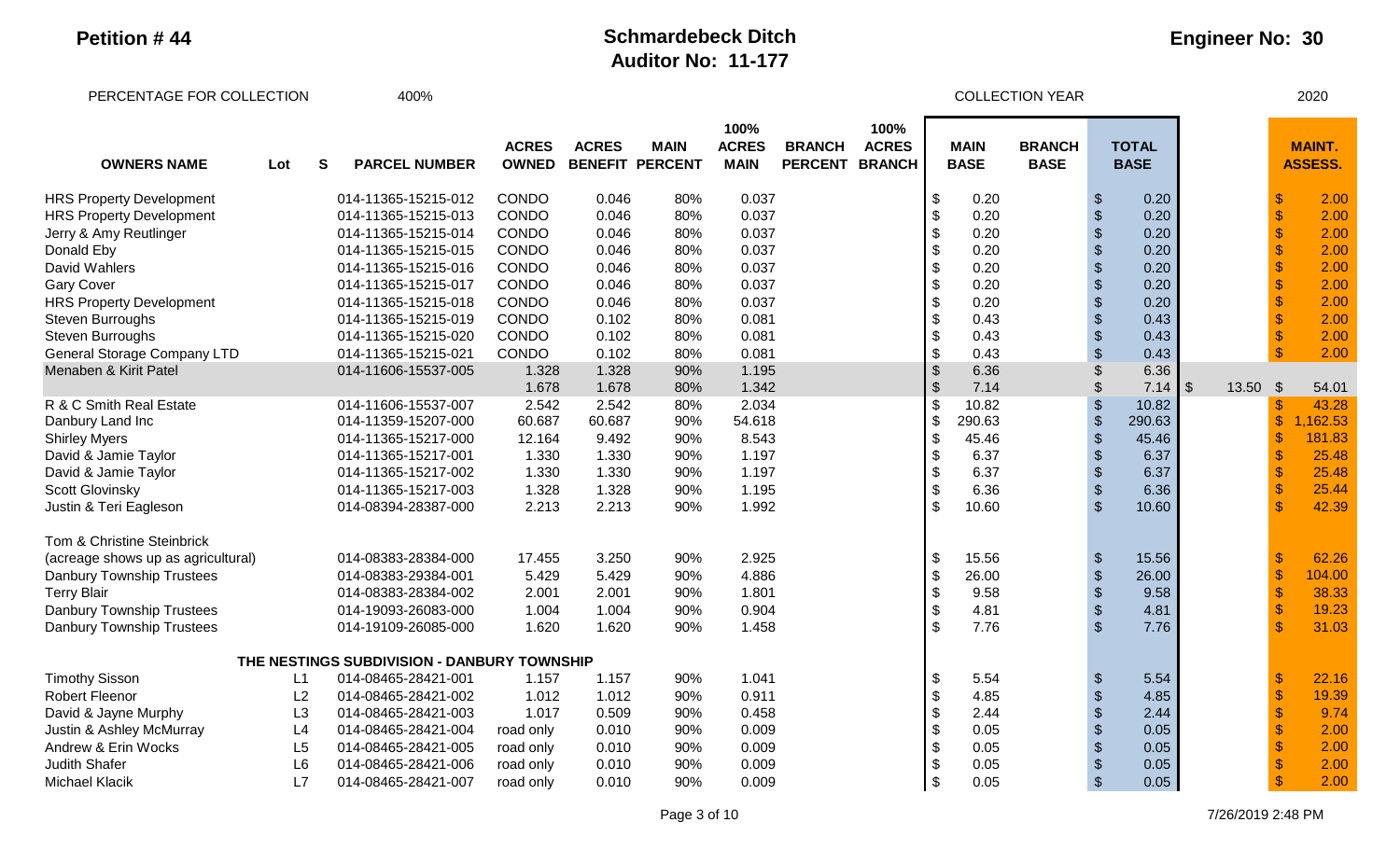| PERCENTAGE FOR COLLECTION           |                |   | 400%                    |                              |              |                                       |                                     |                                 |                                       |                           |                            | <b>COLLECTION YEAR</b>       |                                               |                             |                |           |               | 2020                            |
|-------------------------------------|----------------|---|-------------------------|------------------------------|--------------|---------------------------------------|-------------------------------------|---------------------------------|---------------------------------------|---------------------------|----------------------------|------------------------------|-----------------------------------------------|-----------------------------|----------------|-----------|---------------|---------------------------------|
| <b>OWNERS NAME</b>                  | Lot            | S | <b>PARCEL NUMBER</b>    | <b>ACRES</b><br><b>OWNED</b> | <b>ACRES</b> | <b>MAIN</b><br><b>BENEFIT PERCENT</b> | 100%<br><b>ACRES</b><br><b>MAIN</b> | <b>BRANCH</b><br><b>PERCENT</b> | 100%<br><b>ACRES</b><br><b>BRANCH</b> |                           | <b>MAIN</b><br><b>BASE</b> | <b>BRANCH</b><br><b>BASE</b> |                                               | <b>TOTAL</b><br><b>BASE</b> |                |           |               | <b>MAINT.</b><br><b>ASSESS.</b> |
| <b>Michael Klacik</b>               | L <sub>8</sub> |   | 014-08465-28421-008     | 1.052                        | 1.052        | 90%                                   | 0.947                               |                                 |                                       |                           | 5.04                       |                              | $\boldsymbol{\theta}$                         | 5.04                        |                |           |               | 20.15                           |
| <b>Michael Stevenson</b>            | L <sub>9</sub> |   | 014-08465-28421-009     | 1.051                        | 1.051        | 90%                                   | 0.946                               |                                 |                                       | \$                        | 5.03                       |                              | $\mathfrak{S}$                                | 5.03                        |                |           |               | 20.13                           |
| Carolyn Perry                       | L10            |   | 014-08465-28421-010     | 1.124                        | 0.800        | 90%                                   | 0.720                               |                                 |                                       | \$                        | 3.83                       |                              | $\boldsymbol{\$}$                             | 3.83                        |                |           |               | 15.32                           |
| Callie Kihlken                      | L11            |   | 014-08465-28421-011     | 1.002                        | 0.330        | 90%                                   | 0.297                               |                                 |                                       |                           | 1.58                       |                              | $\boldsymbol{\$}$                             | 1.58                        |                |           |               | 6.32                            |
| Kent & Callie McConahay             | L12            |   | 014-08465-28421-012     | 1.169                        | 1.169        | 90%                                   | 1.052                               |                                 |                                       |                           | 5.60                       |                              | $\frac{1}{2}$                                 | 5.60                        |                |           |               | 22.39                           |
| Sharon Kobak                        | L13            |   | 014-08465-28421-013     | 1.082                        | 1.082        | 90%                                   | 0.974                               |                                 |                                       |                           | 5.18                       |                              | $\mathfrak{S}$                                | 5.18                        |                |           |               | 20.73                           |
|                                     | 10             | 4 | <b>DANBURY TOWNSHIP</b> |                              |              |                                       |                                     |                                 |                                       |                           |                            |                              |                                               |                             |                |           |               |                                 |
| Sonja Kristensen                    |                |   | 014-09452-19678-000     | 12.030                       | 11.531       | 80%                                   | 9.225                               |                                 |                                       | \$                        | 49.09                      |                              | $\, \, \raisebox{12pt}{$\scriptstyle \circ$}$ | 49.09                       |                |           |               | 196.35                          |
| <b>Bradley Prokop</b>               |                |   | 014-09452-19678-003     | 2.139                        | 2.139        | 80%                                   | 1.711                               |                                 |                                       | \$                        | 9.11                       |                              | $\boldsymbol{\mathsf{\$}}$                    | 9.11                        |                |           |               | 36.42                           |
| Barry & Daniel Bergman              |                |   | 014-11809-15780-000     | 5.840                        | 5.840        | 80%                                   | 4.672                               |                                 |                                       | \$                        | 24.86                      |                              | $\boldsymbol{\mathsf{\$}}$                    | 24.86                       |                |           |               | 99.44                           |
| Berry & Susan Bergman               |                |   | 014-18769-29066-000     | 4.492                        | 4.492        | 80%                                   | 3.594                               |                                 |                                       | \$                        | 19.12                      |                              | $\boldsymbol{\$}$                             | 19.12                       |                |           |               | 76.49                           |
| <b>Franklin Mahler</b>              |                |   | 014-11079-26729-000     | 1.432                        | 1.432        | 80%                                   | 1.146                               |                                 |                                       | \$                        | 6.10                       |                              | $\boldsymbol{\theta}$                         | 6.10                        |                |           |               | 24.38                           |
| <b>Christopher Mahler</b>           |                |   | 014-11811-15783-001     | 1.432                        | 1.432        | 80%                                   | 1.146                               |                                 |                                       |                           | 6.10                       |                              | $\boldsymbol{\$}$                             | 6.10                        |                |           |               | 24.38                           |
| Joseph & Darlene Mahler             |                |   | 014-11811-15783-002     | 3.134                        | 3.134        | 80%                                   | 2.507                               |                                 |                                       |                           | 13.34                      |                              | \$                                            | 13.34                       |                |           |               | 53.36                           |
| Joseph & Darlene Mahler             |                |   | 014-11811-15783-003     | 1.264                        | 1.264        | 80%                                   | 1.011                               |                                 |                                       |                           | 5.38                       |                              | \$                                            | 5.38                        |                |           |               | 21.52                           |
| Sonja Kristensen                    |                |   | 014-11811-15783-000     | 25.572                       | 25.572       | 80%                                   | 20.458                              |                                 |                                       |                           | 108.86                     |                              | \$                                            | 108.86                      |                |           |               | 435.43                          |
| Thomas & Dorris Higgins             |                |   | 014-11811-15786-000     | 5.114                        | 5.114        | 80%                                   | 4.091                               |                                 |                                       | $\sqrt{3}$                | 21.77                      |                              | $\frac{1}{2}$                                 | 21.77                       |                |           |               | 87.08                           |
| Anthony & Stacy McMurray            | Lot 1          |   | 014-11811-15786-002     | 1.324                        | 1.324        | 80%                                   | 1.059                               |                                 |                                       | $\sqrt{3}$                | 5.64                       |                              | \$                                            | 5.64                        |                |           |               |                                 |
|                                     | <b>Dubert</b>  |   |                         | <b>ROAD</b>                  | 0.333        | 80%                                   | 0.266                               |                                 |                                       | $\mathcal{S}$             | 1.42                       |                              | \$                                            | 1.42                        | $\sqrt{3}$     | $7.05$ \$ |               | 28.21                           |
| Paula Dubbert                       |                |   | 014-11811-15786-003     | 1.464                        | 1.464        | 80%                                   | 1.171                               |                                 |                                       | \$                        | 6.23                       |                              | $\boldsymbol{\theta}$                         | 6.23                        |                |           | $\sqrt[6]{3}$ | 24.92                           |
| Lee & Deborah French                |                |   | 014-11811-15786-004     | 4.303                        | 4.303        | 80%                                   | 3.442                               |                                 |                                       | $\boldsymbol{\mathsf{S}}$ | 18.32                      |                              | \$                                            | 18.32                       |                |           | $\mathbf{\$}$ | 73.27                           |
| Robert & Christine Morgan           | Lot 2          |   | 014-11811-15786-005     | 1.984                        | 1.984        | 80%                                   | 1.587                               |                                 |                                       | $\sqrt{3}$                | 8.45                       |                              | $\boldsymbol{\mathsf{S}}$                     | 8.45                        |                |           |               |                                 |
|                                     | <b>Dubert</b>  |   |                         | <b>ROAD</b>                  | 0.333        | 80%                                   | 0.266                               |                                 |                                       | $\sqrt[6]{\frac{1}{2}}$   | 1.42                       |                              | \$                                            | 1.42                        | $\mathfrak{g}$ | 9.86      | $\sqrt{3}$    | 39.45                           |
| Anthony & Tonda Zelms               |                |   | 014-11811-15786-006     | 1.000                        | 1.000        | 80%                                   | 0.800                               |                                 |                                       |                           | 4.26                       |                              | \$                                            | 4.26                        |                |           | $\mathcal{S}$ | 17.03                           |
| Spencer & Cassandra Eller           |                |   | 014-13081-27425-000     | 0.440                        | 0.440        | 80%                                   | 0.352                               |                                 |                                       |                           | 1.87                       |                              | $\boldsymbol{\mathsf{S}}$                     | 1.87                        |                |           |               | 7.49                            |
| <b>Charles &amp; Ruth Scott</b>     |                |   | 014-20005-30464-000     | 7.897                        | 7.897        | 80%                                   | 6.318                               |                                 |                                       |                           | 33.62                      |                              | $\boldsymbol{\mathsf{\$}}$                    | 33.62                       |                |           |               | 134.47                          |
| <b>Charles &amp; Ruth Scott</b>     |                |   | 014-20005-30464-001     | 10.040                       | 10.040       | 80%                                   | 8.032                               |                                 |                                       | \$                        | 42.74                      |                              | $\boldsymbol{\theta}$                         | 42.74                       |                |           |               | 170.96                          |
| <b>Ottawa County Commissioners</b>  |                |   | 014-19116-30466-000     | 33.060                       | 28.060       | 80%                                   | 22.448                              |                                 |                                       | <b>\$</b>                 | 119.45                     |                              | $\boldsymbol{\theta}$                         | 119.45                      |                |           |               | 477.80                          |
| <b>Ottawa County Commissioners</b>  |                |   | 014-19116-30463-000     | 47.821                       | 32.493       | 80%                                   | 25.994                              |                                 |                                       |                           | 138.32                     |                              | $\mathfrak{S}$                                | 138.32                      |                |           |               | 553.28                          |
|                                     | 19             | 4 | <b>DANBURY TOWNSHIP</b> |                              |              |                                       |                                     |                                 |                                       |                           |                            |                              |                                               |                             |                |           |               |                                 |
| State of Ohio (check for new parcel |                |   |                         |                              |              |                                       |                                     |                                 |                                       |                           |                            |                              |                                               |                             |                |           |               |                                 |
| number in 2012)                     |                |   | 014-19141-26081-000     | 33.097                       | 12.000       | 80%                                   | 9.600                               |                                 |                                       |                           | 51.08                      |                              | $\boldsymbol{\theta}$                         | 51.08                       |                |           |               | 204.33                          |
| Donald & Natalie Stockmaster        |                |   | 014-20883-34281-001     | 3.624                        | 3.624        | 80%                                   | 2.899                               |                                 |                                       | \$                        | 15.43                      |                              | $\sqrt{2}$                                    | 15.43                       |                |           |               | 61.71                           |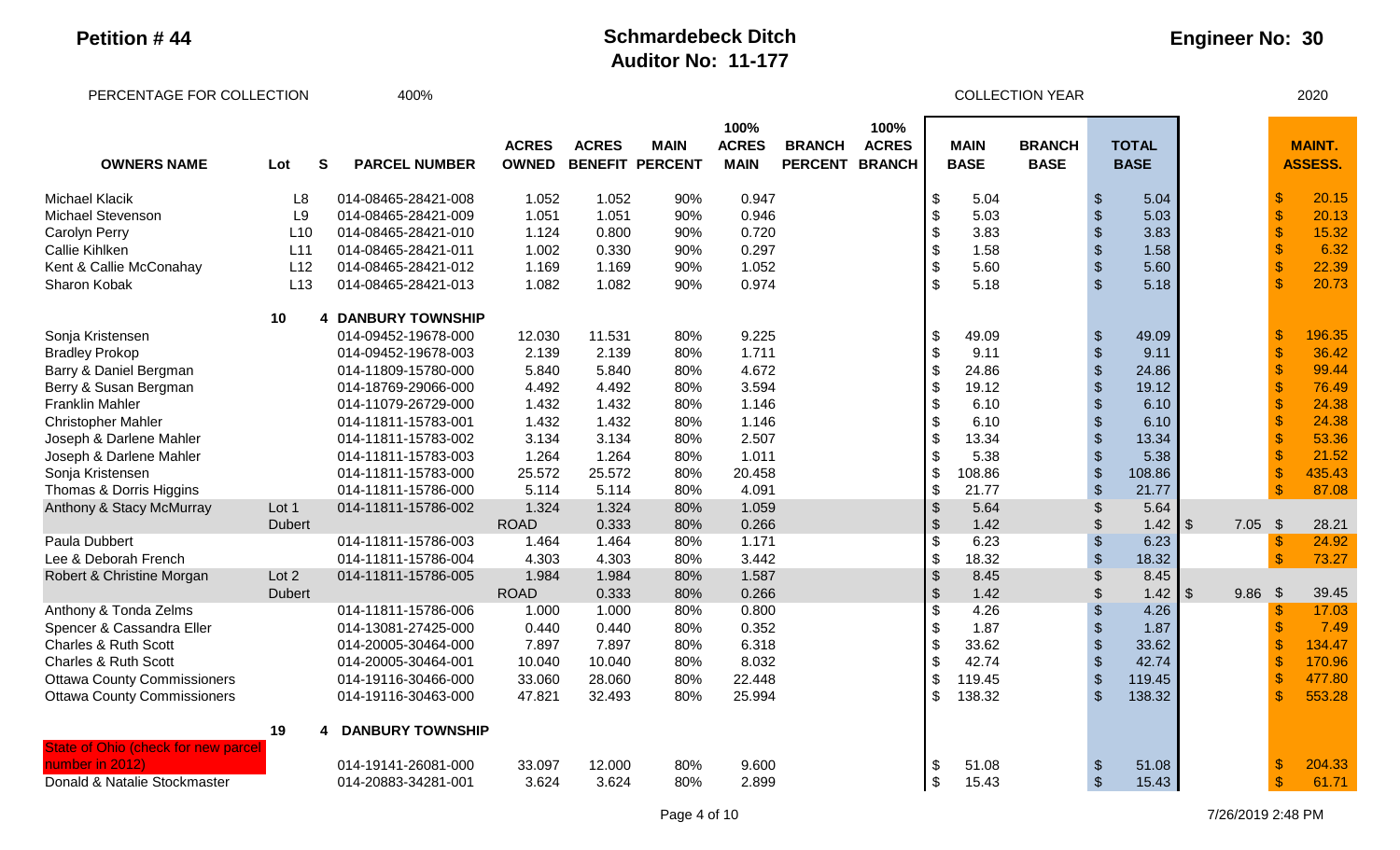| PERCENTAGE FOR COLLECTION   |       |   | 400%                    |                              |              |                                       |                                     |                                 |                      |                            |                            | <b>COLLECTION YEAR</b>       |                                           |                             |                    | 2020                            |
|-----------------------------|-------|---|-------------------------|------------------------------|--------------|---------------------------------------|-------------------------------------|---------------------------------|----------------------|----------------------------|----------------------------|------------------------------|-------------------------------------------|-----------------------------|--------------------|---------------------------------|
| <b>OWNERS NAME</b>          | Lot   | S | <b>PARCEL NUMBER</b>    | <b>ACRES</b><br><b>OWNED</b> | <b>ACRES</b> | <b>MAIN</b><br><b>BENEFIT PERCENT</b> | 100%<br><b>ACRES</b><br><b>MAIN</b> | <b>BRANCH</b><br>PERCENT BRANCH | 100%<br><b>ACRES</b> |                            | <b>MAIN</b><br><b>BASE</b> | <b>BRANCH</b><br><b>BASE</b> |                                           | <b>TOTAL</b><br><b>BASE</b> |                    | <b>MAINT.</b><br><b>ASSESS.</b> |
| North Coast Zoological, LLC |       |   | 014-11365-15475-000     | 9.587                        | 4.600        | 80%                                   | 3.680                               |                                 |                      | \$                         | 19.58                      |                              | $\frac{1}{2}$                             | 19.58                       | -S                 | 78.33                           |
| North Coast Zoological, LLC |       |   | 014-04681-06702-001     | 23.268                       | 13.710       | 80%                                   | 10.968                              |                                 |                      | $\frac{1}{2}$              | 58.36                      |                              | $\sqrt[6]{\frac{1}{2}}$                   | 58.36                       | $\sqrt[6]{3}$      | 233.45                          |
| Norma Kihlken               |       |   | 014-02874-15672-000     | 6.000                        | 6.000        | 80%                                   | 4.800                               |                                 |                      | $\sqrt[6]{\frac{1}{2}}$    | 25.54                      |                              | $\boldsymbol{\mathsf{S}}$                 | 25.54                       | $\sqrt[6]{3}$      | 102.17                          |
| Norma Kihlken               |       |   | 014-02874-21001-000     | 2.700                        | 2.700        | 80%                                   | 2.160                               |                                 |                      | \$                         | 11.49                      |                              | $\sqrt[6]{\frac{1}{2}}$                   | 11.49                       | $\mathbf{\hat{s}}$ | 45.97                           |
|                             | 18    | 4 | <b>DANBURY TOWNSHIP</b> |                              |              |                                       |                                     |                                 |                      |                            |                            |                              |                                           |                             |                    |                                 |
| Irene Wiechel               |       |   | 014-04677-06698-000     | 19.889                       | 7.000        | 70%                                   | 4.900                               |                                 |                      | \$                         | 26.07                      |                              | $\sqrt[6]{\frac{1}{2}}$                   | 26.07                       | -\$                | 104.29                          |
| <b>Mary Bailey</b>          |       |   | 014-13811-18599-000     | 2.217                        | 0.735        | 70%                                   | 0.515                               |                                 |                      | $\boldsymbol{\mathsf{\$}}$ | 2.74                       |                              | $$\mathfrak{F}$$                          | 2.74                        | $\sqrt{3}$         | 10.95                           |
| Susan Rakes & Others        |       |   | 014-08803-18873-000     | 1.673                        | 0.992        | 70%                                   | 0.694                               |                                 |                      | $\boldsymbol{\mathsf{S}}$  | 3.70                       |                              | \$                                        | 3.70                        | $\mathbf{\$}$      | 14.78                           |
| Ronel LLC                   |       |   | 014-11506-15400-000     | 36.040                       | 26.410       | 70%                                   | 18.487                              |                                 |                      | $\boldsymbol{\mathsf{\$}}$ | 98.37                      |                              | $\sqrt[6]{\frac{1}{2}}$                   | 98.37                       | $\sqrt{3}$         | 393.49                          |
| <b>Roland Stuckey</b>       |       |   | 014-11506-15400-001     | 1.476                        | 1.476        | 70%                                   | 1.033                               |                                 |                      | $\boldsymbol{\mathsf{S}}$  | 5.50                       |                              | $\boldsymbol{\mathsf{S}}$                 | 5.50                        | $\mathbf{\hat{s}}$ | 21.99                           |
| Robert & Susan Rakes        |       |   | 014-11506-15400-002     | 1.444                        | 1.444        | 70%                                   | 1.011                               |                                 |                      | \$                         | 5.38                       |                              | $\mathcal{S}$                             | 5.38                        | $\mathbf{R}$       | 21.51                           |
|                             | 17    | 4 | <b>DANBURY TOWNSHIP</b> |                              |              |                                       |                                     |                                 |                      |                            |                            |                              |                                           |                             |                    |                                 |
| Irene Wiechel               |       |   | 014-04677-16064-000     | 12.706                       | 12.530       | 70%                                   | 8.771                               |                                 |                      | \$                         | 46.67                      |                              | $\sqrt[6]{\frac{1}{2}}$                   | 46.67                       | $\sqrt[6]{3}$      | 186.69                          |
| Paul & Linda Dubbert        |       |   | 014-11487-15369-000     | 12.124                       | 4.583        | 70%                                   | 3.208                               |                                 |                      | $\boldsymbol{\mathsf{S}}$  | 17.07                      |                              | $$\mathfrak{F}$$                          | 17.07                       | $\sqrt{3}$         | 68.28                           |
| Kevin & Allison Francis     |       |   | 014-11487-15369-002     | 1.040                        | 1.040        | 70%                                   | 0.728                               |                                 |                      | $\sqrt[6]{3}$              | 3.87                       |                              | $\sqrt[6]{\frac{1}{2}}$                   | 3.87                        | $\mathbf{\hat{s}}$ | 15.50                           |
| Paul & Linda Dubbert        |       |   | 014-11485-15365-000     | 0.853                        | 0.853        | 70%                                   | 0.597                               |                                 |                      | $\boldsymbol{\mathsf{\$}}$ | 3.18                       |                              | $\frac{1}{2}$                             | 3.18                        | $\mathbf{\hat{s}}$ | 12.71                           |
| Raymond Violette            |       |   | 014-11495-15381-000     | 0.750                        | 0.750        | 70%                                   | 0.525                               |                                 |                      | \$                         | 2.79                       |                              | $\, \, \raisebox{12pt}{$\scriptstyle \$}$ | 2.79                        | $\sqrt{3}$         | 11.17                           |
| <b>Betty Dubbert</b>        |       |   | 014-11492-15374-000     | 1.654                        | 1.654        | 70%                                   | 1.158                               |                                 |                      | $\sqrt[6]{3}$              | 6.16                       |                              | $\sqrt[6]{\frac{1}{2}}$                   | 6.16                        | $\mathbf{\$}$      | 24.64                           |
| Jeff & Jessica Hirt         |       |   | 014-11492-15374-001     | 1.416                        | 1.416        | 70%                                   | 0.991                               |                                 |                      | $\boldsymbol{\mathsf{S}}$  | 5.27                       |                              | $\boldsymbol{\mathsf{S}}$                 | 5.27                        | $\mathbf{\$}$      | 21.10                           |
| Charles & Martha Zivkovic   |       |   | 014-20009-30470-000     | 3.260                        | 3.260        | 70%                                   | 2.282                               |                                 |                      | $\frac{1}{2}$              | 12.14                      |                              | $\boldsymbol{\mathsf{\$}}$                | 12.14                       | $\mathbf{\$}$      | 48.57                           |
| The Chapel in Huron         |       |   | 014-16899-30963-000     | 4.500                        | 0.797        | 70%                                   | 0.558                               |                                 |                      | $\frac{1}{2}$              | 2.97                       |                              | $\boldsymbol{\mathsf{S}}$                 | 2.97                        | $\mathbf{\$}$      | 11.87                           |
| John & Donna Bergman        |       |   | 014-11465-15339-000     | 0.670                        | 0.670        | 70%                                   | 0.469                               |                                 |                      | $\frac{1}{2}$              | 2.50                       |                              | $$\mathfrak{F}$$                          | 2.50                        | $\mathcal{S}$      | 9.98                            |
| William & Marian Hirt       |       |   | 014-11461-15335-000     | 0.500                        | 0.500        | 60%                                   | 0.300                               |                                 |                      | \$                         | 1.60                       |                              | \$                                        | 1.60                        |                    | 6.39                            |
| William II & Terrie Hirt    |       |   | 014-11461-15334-000     | 2.190                        | 2.190        | 60%                                   | 1.314                               |                                 |                      | $\mathfrak{F}$             | 6.99                       |                              | \$                                        | 6.99                        | $\mathcal{S}$      | 27.97                           |
| William II & Terrie Hirt    |       |   | 014-11470-15346-000     | 2.082                        | 2.082        | 60%                                   | 1.249                               |                                 |                      | $\boldsymbol{\mathsf{S}}$  | 6.65                       |                              | $\mathfrak{S}$                            | 6.65                        |                    | 26.59                           |
| Leonel & Nelissa Portales   |       |   | 014-11470-15346-001     | 2.317                        | 2.317        | 60%                                   | 1.390                               |                                 |                      | $\sqrt[6]{3}$              | 7.40                       |                              | $\sqrt[6]{\frac{1}{2}}$                   | 7.40                        | $\mathbf{\$}$      | 29.59                           |
| John & Donna Bergman        |       |   | 014-11789-30284-000     | 12.365                       | 12.365       | 60%                                   | 7.419                               |                                 |                      | $\boldsymbol{\mathsf{\$}}$ | 39.48                      |                              | $\frac{1}{2}$                             | 39.48                       | $\mathbf{\$}$      | 157.91                          |
| Donald & Judith Chandler    | Lot 4 |   | 014-11789-30284-007     | 1.125                        | 1.125        | 60%                                   | 0.675                               |                                 |                      | $\boldsymbol{\mathsf{\$}}$ | 3.59                       |                              | $$\mathfrak{F}$$                          | 3.59                        | $\sqrt{3}$         | 14.37                           |
| Nicholas Zwerman            | Lot 5 |   | 014-11789-30284-008     | 0.750                        | 0.750        | 60%                                   | 0.450                               |                                 |                      | $\boldsymbol{\mathsf{S}}$  | 2.39                       |                              | $\sqrt[6]{\frac{1}{2}}$                   | 2.39                        | $\mathcal{S}$      | 9.58                            |
| Donald & Judith Chandler    | Lot 6 |   | 014-11789-30284-009     | 0.650                        | 0.650        | 60%                                   | 0.390                               |                                 |                      | $\frac{1}{2}$              | 2.08                       |                              | $\mathfrak{S}$                            | 2.08                        | $\mathcal{S}$      | 8.30                            |
| Donald & Judith Chandler    | Lot 7 |   | 014-11789-30284-010     | 1.250                        | 1.250        | 60%                                   | 0.750                               |                                 |                      | $\boldsymbol{\mathsf{S}}$  | 3.99                       |                              | $\mathfrak{S}$                            | 3.99                        |                    | 15.96                           |
| Daniel Lange                | Lot 8 |   | 014-11789-30284-011     | 1.600                        | 1.600        | 60%                                   | 0.960                               |                                 |                      | $\boldsymbol{\mathsf{S}}$  | 5.11                       |                              | \$                                        | 5.11                        |                    | 20.43                           |
| Robert & Barbara Dawson     | Lot 9 |   | 014-11789-30284-012     | 0.750                        | 0.350        | 60%                                   | 0.210                               |                                 |                      | $\mathfrak{S}$             | 1.12                       |                              | $\mathcal{S}$                             | 1.12                        |                    | 4.47                            |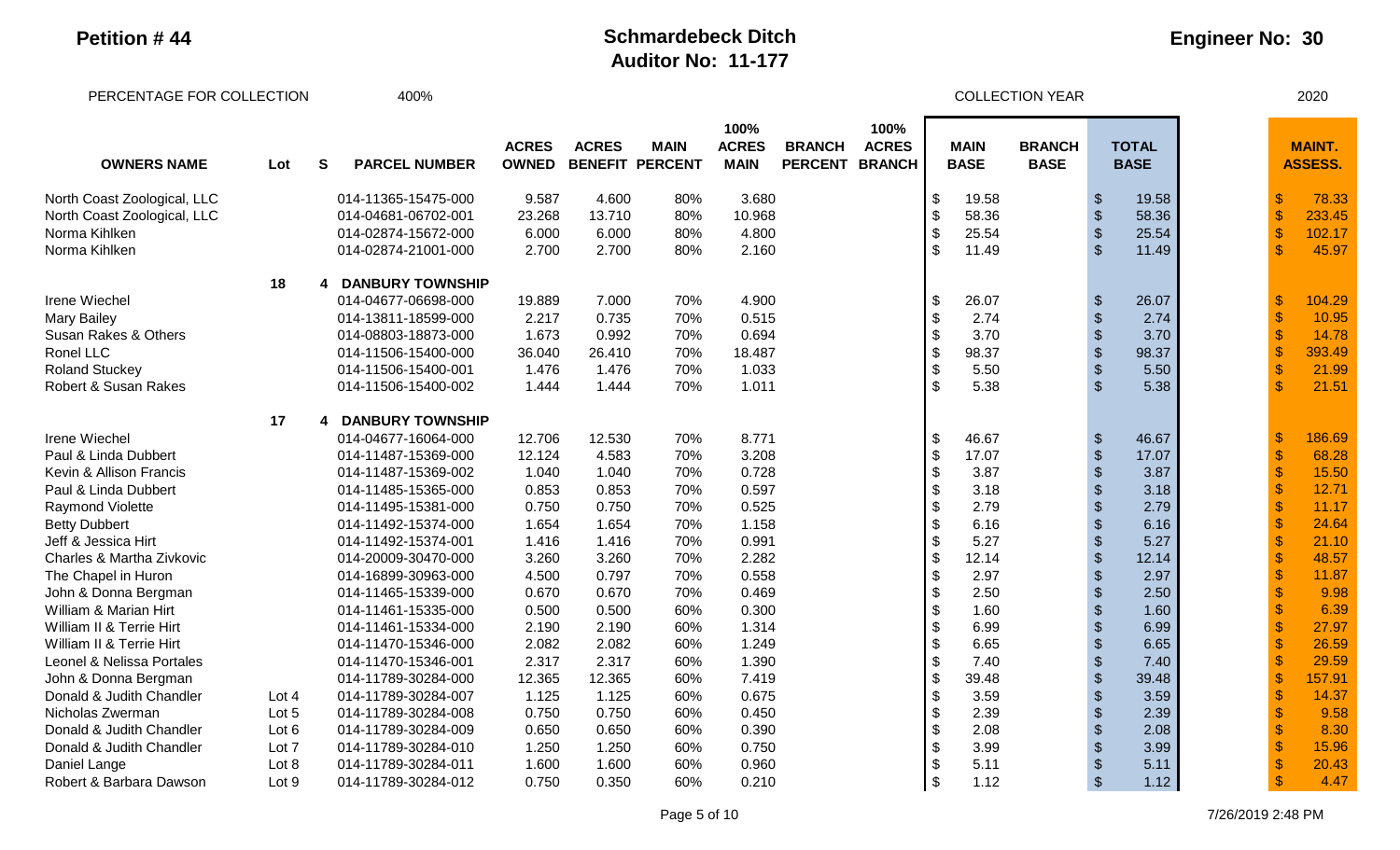#### **Engineer No: 30**

PERCENTAGE FOR COLLECTION 400% COLLECTION YEAR 2020 **OWNERS NAME S PARCEL NUMBER ACRES OWNED ACRES BENEFIT PERCENT MAIN 100% ACRES MAIN BRANCH PERCENT BRANCH 100% ACRES MAIN BASE BRANCH BASE TOTAL BASE MAINT.**  Lot S PARCEL NUMBER OWNED BENEFIT PERCENT MAIN PERCENT BRANCH┃ BASE BASE BASE <mark>ASSESS.</mark> Emil Bloomfield 014-20006-30467-000 3.364 50% 1.682 8 8.95 \$ 8.95 \$ 35.80 Stephen & Vicky Fehrmann 014-20006-30467-001 6.012 6.012 50% 3.006 \$ 16.00 \$ 16.00 \$ 63.98 Heather Wagner & Others **600 and 11.94** the control of 14-20006-30467-002 1.122 1.122 50% 0.561 **1.54** the control and the control of the control of the control of the control of the control of the control of the control o Stephen & Vicky Fehrmann 014-20006-30467-003 3.244 3.244 50% 1.622 \$ 8.63 \$ 8.63 \$ 34.52 William & Terrie Hirt 014-11394-15299-000 0.530 60% 0.318 \$ 1.69 \$ 6.77 Mark & Deborah Zollos 014-11438-15323-000 1.248 60% 0.749 \$ 3.98 \$ 15.94 Gary Baker 014-11450-15319-000 1.095 60% 0.657 \$ 13.98 Gary Baker 014-01261-01566-000 5.387 5.387 60% 3.232 \$ 17.20 \$ 17.20 road 0.310 60% 0.186 \$ 0.99 \$ 0.99 \$ 18.19 \$ 72.76 Antonio & Dominique Lopez Lot 1 014-01261-01566-001 1.352 1.352 60% 0.811 5 4.32 \$ 4.32 \$ 4.32 Mark & Deborah Zollos Lot 2 014-01261-01566-002 1.253 1.253 60% 0.752 \$ 4.00 \$ 4.00 road 0.310 60% 0.186 \$ 0.99 \$ 0.99 \$ 4.99 \$ 19.96 Gary Baker Lot 3 014-01261-01566-003 1.039 1.039 60% 0.623 \$ 3.32 \$ 3.32 road 0.310 60% 0.186 \$ 0.99 \$ 0.99 \$ 4.31 \$ 17.23 Mike's Bayfront Camping, Inc. 6. 143.67 12.049 12.049 12.049 11.250 60% 6.750 5 15.92 \$ 35.92 Mike's Bayfront Camping, Inc. 6. 1014-20385-32660-001 6.133 6.133 60% 3.680 8.680 5 19.58 \$ 19.58 \$ 78.32 State of Ohio 014-11487-15369-001 0.257 0.257 70% 0.180 \$ 0.96 \$ 0.96 \$ 3.83 State of Ohio 014-19141-26069-000 5.400 70% 3.780 \$ 20.11 <mark>\$ 80.46</mark> **16 4 DANBURY TOWNSHIP** Jason & Lisa Printy 014-11398-15263-000 2.900 0.710 65% 0.462 \$ 2.46 \$ 9.82 Matthew & Danielle Whitted 014-11398-15263-002 1.108 0.770 65% 0.501 5 2.66 \$ 2.66 \$ 2.66 \$ 10.65<br>Peter & Janis Schwager 014-11398-15263-003 1.037 1.004 65% 0.653 \$ 3.47 \$ 3.47 \$ 13.89 Peter & Janis Schwager 014-11398-15263-003 1.037 1.004 65% 0.653 \$ 3.47 \$ 13.89 John & Dawn Dress 014-11398-15263-004 1.037 1.004 65% 0.653 \$ 3.47 \$ 13.89 Gerald Veverka 014-11398-15263-005 1.037 1.004 65% 0.653 \$ 13.89 Catarino & Dana Alvarez 014-11398-15263-006 1.037 1.004 65% 0.653 \$ 13.89 James Collins L5 - road 014-11398-15263-007 road 0.0336 65% 0.022 \$ 2.00 Marjorie Kobylski L6 - road 014-11398-15263-008 road 0.0336 65% 0.022 \$ 2.00 Marjorie Kobylski L7 - road 014-11398-15263-009 road 0.0336 65% 0.022 \$ 2.00 Marjorie Kobylski L8 -road 014-11398-15263-010 road 0.0336 65% 0.022 \$ 2.00 William & Kristen Gwin L9 - road 014-11398-15263-011 road 0.0336 65% 0.022 \$ 0.12 \$ 2.00 George & Barbara Ashley L10 - road 014-11398-15263-012 road 0.0336 65% 0.022 S 0.12 \$ 0.12 \$ 0.12 Steven & Pamela Ashley L11 - road 014-11398-15263-013 road 0.0336 65% 0.022 <br>Steven & Pamela Ashley L12 - road 014-11398-15263-014 road 0.0336 65% 0.022 \$ 0.12 \$ 0.12 \$ 0.12 \$ 2.00

Steven & Pamela Ashley L12 - road 014-11398-15263-014 road 0.0336 65% 0.022 1 \$ 0.12 \$ 0.12 \$ 2.00 James & Jsane Keys L13 - road 014-11398-15263-015 road 0.0336 65% 0.022 **\$ 0.12** \$ 0.12 \$ 0.12 \$ 0.12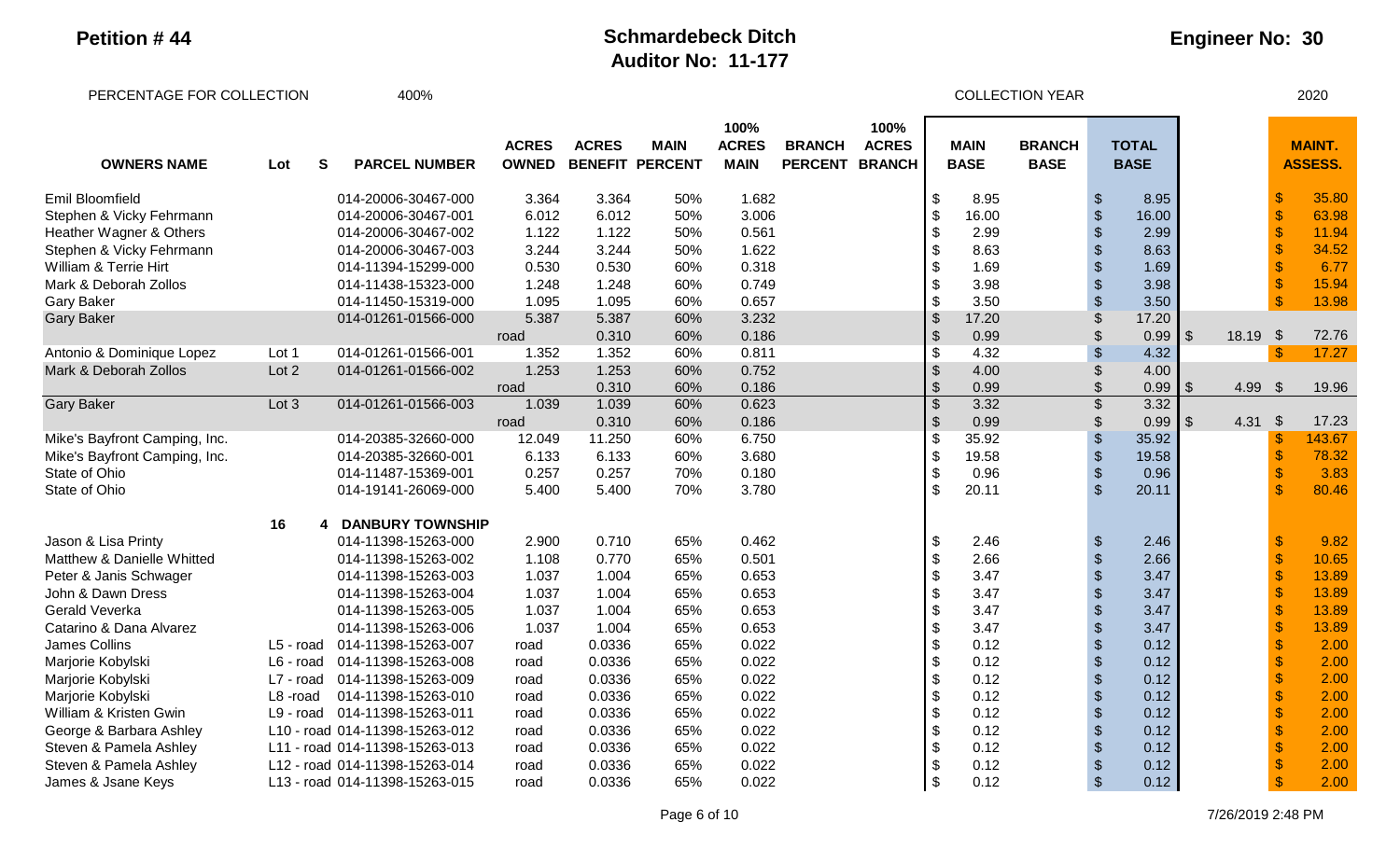#### **Engineer No: 30**

PERCENTAGE FOR COLLECTION 400% COLLECTION YEAR 2020 **OWNERS NAME S PARCEL NUMBER ACRES OWNED ACRES BENEFIT PERCENT MAIN 100% ACRES MAIN BRANCH PERCENT BRANCH 100% ACRES MAIN BASE BRANCH BASE TOTAL BASE MAINT.**  Lot S PARCEL NUMBER OWNED BENEFIT PERCENT MAIN PERCENT BRANCH┃ BASE BASE BASE <mark>ASSESS.</mark> Tom & Erica Wunder Carries L14 - road 014-11398-15263-016 road 0.0336 65% 0.022 March 1.5 0.12 \$ 0.12 S 0.12 \$ Karl & Debra Burris L15 - road 014-11398-15263-017 road 0.0336 65% 0.022 \$ 0.12 \$ 0.12 \$ 2.00 David Fedders L16A - road014-11398-15263-019 road 0.0336 65% 0.022 \$ 0.12 \$ 0.12 \$ 2.00 Justin & Katherine Dziak L16B - roa 014-11398-15263-020 road 0.0336 65% 0.022 1 \$ 0.12 \$ 0.12 \$ 0.12 \$ 2.00<br>Stacy & Scott Borgio 1980 C16C - roa 014-11398-15263-021 road 0.0336 65% 0.022 1 \$ 0.12 \$ 0.12 \$ 2.00 Stacy & Scott Borgio Carrier L16C - roa 014-11398-15263-021 road 0.0336 65% 0.022 **\$ 0.12 \$ 0.12 \$ 2.00** Stacy & Scott Borgio Canada C16D - roa 014-11398-15263-022 road 0.0336 65% 0.022 1 5 0.12 \$ 0.12 \$ 2.00 **15 4 DANBURY TOWNSHIP** Kimalee Coffey 014-11387-15246-000 22.315 3.980 65% 2.587 \$ 55.06 Kimalee Coffey 014-11387-15248-000 18.700 1.598 65% 1.039 5 5.53 \$ \$ 5.53 <mark>\$ 22.11</mark> Kendra Collins 014-11389-15250-000 2.420 65% 1.573 \$ 33.48 R & R Enterprises of Marblehead 014-11380-15235-000 8.350 8.350 80% 6.680 8.680 \$ 35.55 \$ - \$ 35.55 \$ 142.18 Jean Wolf 014-11381-15239-000 3.729 80% 2.983 \$ 15.87 \$ \$ 15.87 <mark>\$ 63.50</mark> Norma Kihlken 014-11381-15239-001 9.921 8096 7.937 \$ 42.23 \$ \$ 42.23 \$ 168.93 David & Jan Baker 014-11393-24148-000 4.000 65% 2.600 \$ 13.83 \$ \$ 13.83 ┃ <mark>\$ 55.34</mark> Michael Uhinch 014-11387-15248-001 3.008 2.000 65% 1.300 \$ 6.92 \$ - \$ 6.92 \$ 27.67 Jane Wiechel 014-04677-06680-000 0.650 65% 0.423 \$ 8.99 Chester & Betty Alexander 014-03161-20991-000 4.010 4.010 65% 2.607 70% 2.807 \$ 13.87 \$ 20.51 \$ 34.38 John & Donna Bergman 014-11378-15232-000 22.720 22.720 65% 14.768 80% 18.176 \$ 78.58 \$ 132.82 \$ 211.40 \$ 845.60 John & Donna Bergman 014-08360-23263-000 17.395 65% 11.307 80% 13.916┃\$ 60.16 \$ 101.69 \$ 161.85 ┃ <mark>\$ 647.41</mark> Scott & Alice Orshoski 014-00513-00377-000 10.000 60% 6.500 80% 8.000 | \$ 34.59 \$ 58.46 \$ 93.05 | <mark>\$ 372.18</mark> Michael & Pamela Hallier 014-12690-27285-000 41.891 27.023 65% 17.565 \$ 93.47 \$ - \$ 93.47 24.045 80% 19.236 \$ - \$ 140.56 \$ 140.56 \$ 234.03 \$ 936.11 Michael & Pamela Hallier 014-12690-27285-006 2.978 2.978 65% 1.936 80% 2.382 \$ 10.30 \$ 17.41 \$ 27.71 \$ 110.84 William Blevins & Others 014-12690-27285-001 2.037 65% 1.324 70% 1.426┃\$ 7.05 \$ 10.42 \$ 17.46┃ <mark>\$ 69.86</mark> Alex & Catherine Hiller 014-12690-27285-002 2.256 65% 1.466 70% 1.579 S 7.80 \$ 11.54 \$ 19.34 \$ 77.37 John & Cheryl Goode 014-12690-27285-003 1.277 1.277 65% 0.830 70% 0.894 \$ 4.42 \$ 6.53 \$ 10.95 \$ 43.80 Michelle Blaha 014-12690-27285-004 1.419 1.419 65% 0.922 70% 0.993 | \$ 4.91 \$ 7.26 \$ 12.17 | <mark>\$ 48.67</mark> David & Jan Baker 014-12690-27285-005 0.178 0.178 65% 0.116 \$ 0.62 \$ - \$ 0.62 \$ 2.46 **9 4 DANBURY TOWNSHIP** Lloyd & Audrey Dayton 014-11748-15711-006 8.842 0.595 55% 0.327 100% 0.595 \$ 1.74 \$ 4.35 \$ 6.09 \$ 24.36 Janis & Richard Barth 014-11748-15711-000 6.426 5.53% 3.534 100% 6.426 \$ 18.81 \$ 46.96 \$ 65.76 \$ 263.05 Bruce Brockert 014-11748-15711-001 11.537 2.000 55% 1.100 100% 2.000 | \$ 5.85 \$ 14.61 \$ 20.47 | <mark>\$ 81.87</mark> Route 269 Marine LLC 014-11748-15711-005 1.621 1.621 55% 0.892 100% 1.621 \$ 4.74 \$ 11.85 \$ 16.59 \$ 66.36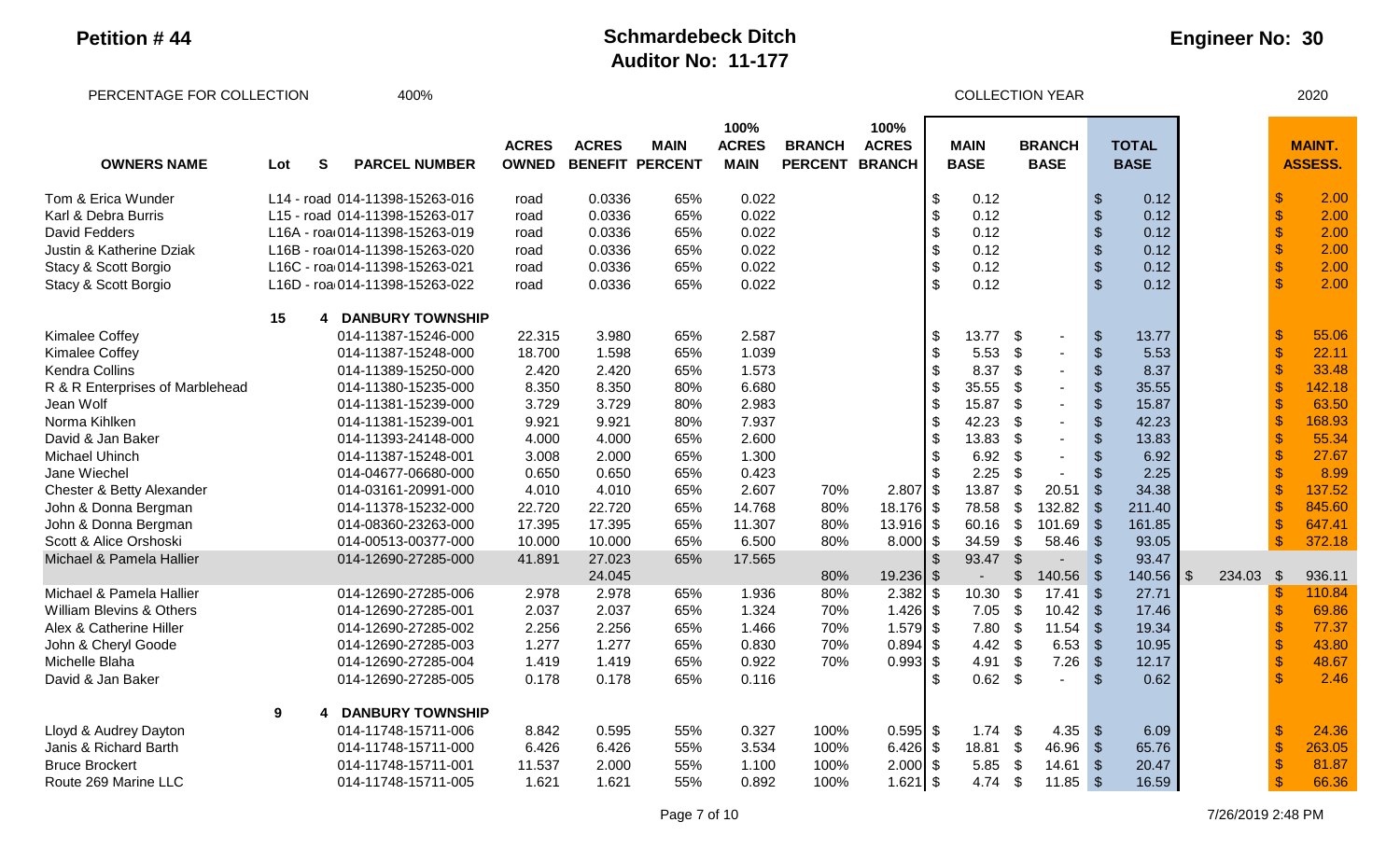PERCENTAGE FOR COLLECTION  $400\%$ 

| <b>OWNERS NAME</b>                      | Lot             | S | <b>PARCEL NUMBER</b>          | <b>ACRES</b><br><b>OWNED</b> | <b>ACRES</b> | <b>MAIN</b><br><b>BENEFIT PERCENT</b> | 100%<br><b>ACRES</b><br><b>MAIN</b> | <b>BRANCH</b><br><b>PERCENT</b> | 100%<br><b>ACRES</b><br><b>BRANCH</b> | <b>MAIN</b><br><b>BASE</b> |                            | <b>BRANCH</b><br><b>BASE</b> |               | <b>TOTAL</b><br><b>BASE</b> |               | <b>MAINT.</b><br><b>ASSESS.</b> |
|-----------------------------------------|-----------------|---|-------------------------------|------------------------------|--------------|---------------------------------------|-------------------------------------|---------------------------------|---------------------------------------|----------------------------|----------------------------|------------------------------|---------------|-----------------------------|---------------|---------------------------------|
| Route 269 Marine LLC                    |                 |   | 014-11478-15711-006           | 4.358                        | 4.358        | 55%                                   | 2.397                               | 100%                            | $4.358$ \$                            | 12.75                      | \$                         | 31.85                        | $\sqrt{3}$    | 44.60                       | S             | 178.40                          |
| <b>Robert Snyder</b>                    |                 |   | 014-11763-15725-000           | 1.180                        | 1.180        | 55%                                   | 0.649                               | 100%                            | 1.180                                 | \$<br>3.45                 | $\boldsymbol{\mathsf{S}}$  | 8.62                         | $\sqrt{3}$    | 12.08                       | $\mathcal{S}$ | 48.30                           |
| John & Donna Bergman                    |                 |   | 014-11789-15769-000           | 22.000                       | 22.000       | 60%                                   | 13.200                              | 90%                             | 19.800 \$                             | 70.24                      | $\boldsymbol{\mathsf{\$}}$ | 144.68                       | - \$          | 214.92                      | $\mathcal{S}$ | 859.69                          |
| Daniel Barry John Donna Bergman         |                 |   | 014-08360-28375-000           | 34.000                       | 8.000        | 60%                                   | 4.800                               | 90%                             | 7.200                                 | \$<br>25.54                | $\boldsymbol{\mathsf{S}}$  | 52.61                        | -\$           | 78.15                       | $\mathbf{\$}$ | 312.62                          |
| Daniel & Lindsay Bergman                |                 |   | 014-11786-15752-000           | 0.750                        | 0.750        | 55%                                   | 0.413                               | 100%                            | $0.750$ \$                            | 2.19                       | \$                         | 5.48                         | - \$          | 7.68                        |               | 30.70                           |
| <b>Richard Ohrstorm</b>                 |                 |   | 014-11786-28370-000           | 5.030                        | 4.500        | 55%                                   | 2.475                               | 100%                            | $4.500$ \$                            | 13.17                      | $\boldsymbol{\mathsf{S}}$  | 32.88                        | - \$          | 46.05                       | $\mathcal{S}$ | 184.21                          |
| Keneth & Denise Ratliff                 |                 |   | 014-08346-28372-000           | 1.462                        | 1.462        | 55%                                   | 0.804                               | 100%                            | $1.462$ \$                            | 4.28                       | $\boldsymbol{\mathsf{\$}}$ | 10.68                        | -\$           | 14.96                       |               | 59.85                           |
| Barry Bergman & Others                  |                 |   | 014-08346-28372-001           | 2.458                        | 2.458        | 55%                                   | 1.352                               | 100%                            | $2.458$ \$                            | 7.19                       | \$                         | 17.96                        | -\$           | 25.15                       |               | 100.62                          |
| James & Joan Kafer                      |                 |   | 014-11766-15730-000           | 1.139                        | 1.139        | 55%                                   | 0.626                               | 100%                            | $1.139$ \$                            | 3.33                       | $\boldsymbol{\mathsf{S}}$  | 8.32                         | -\$           | 11.66                       |               | 46.63                           |
| John & Donna Bergman                    |                 |   | 014-11789-15757-000           | 31.030                       | 17.330       | 55%                                   | 9.532                               | 100%                            | 17.330                                | \$<br>50.72                | $\sqrt{3}$                 | 126.63                       | -\$           | 177.35                      |               | 709.41                          |
| James & Jacqueline Lukac                | L1              |   | 014-18171-31353-000           | 1.001                        | 1.001        | 55%                                   | 0.551                               | 100%                            | 1.001                                 | \$<br>2.93                 | \$                         | 7.32                         | -\$           | 10.25                       | $\mathbf{\$}$ | 40.99                           |
| Jack & Sharon Noggle                    | L2              |   | 014-13332-27466-000           | 1.004                        | 1.004        | 55%                                   | 0.552                               | 100%                            | 1.004                                 | \$<br>2.94                 | -\$                        | 7.34                         | -\$           | 10.27                       | $\mathbf{\$}$ | 41.10                           |
| Aaron & Robyn Fleming                   | L3              |   | 014-20685-33887-000           | 1.088                        | 1.088        | 55%                                   | 0.598                               | 100%                            | $1.088$ \$                            | 3.18                       | \$                         | 7.95                         | -\$           | 11.14                       | $\mathcal{S}$ | 44.54                           |
| Robert & Linda Molnar                   | L4              |   | 014-19067-35080-000           | road                         | 0.017        | 55%                                   | 0.009                               | 100%                            | $0.017$ \$                            | 0.05                       | $\boldsymbol{\mathsf{S}}$  | 0.12                         | -\$           | 0.17                        | $\mathcal{S}$ | 2.00                            |
| Leonard & Mary Evans                    | L5              |   | 014-14051-27866-000           | road                         | 0.017        | 55%                                   | 0.009                               | 100%                            | $0.017$ \$                            | 0.05                       | $\boldsymbol{\mathsf{\$}}$ | 0.12                         | -\$           | 0.17                        | $\mathcal{S}$ | 2.00                            |
| Kirk & Jennifer Berhent                 | L6              |   | 014-20052-31713-000           | road                         | 0.017        | 55%                                   | 0.009                               | 100%                            | $0.017$ \$                            | 0.05                       | $\boldsymbol{\mathsf{S}}$  | 0.12                         | \$            | 0.17                        | $\mathsf{\$}$ | 2.00                            |
| Angela Harris                           | L7              |   | 014-13675-27633-000           | road                         | 0.017        | 55%                                   | 0.009                               | 100%                            | $0.017$ \$                            | 0.05                       | $\boldsymbol{\mathsf{S}}$  | 0.12                         | $\sqrt{3}$    | 0.17                        | $\mathsf{\$}$ | 2.00                            |
| Michael & Cheryl Godfrey                | L8              |   | 014-13618-27629-000           | road                         | 0.017        | 55%                                   | 0.009                               | 100%                            | $0.017$ \$                            | 0.05                       | $\mathfrak{S}$             | 0.12                         | -\$           | 0.17                        |               | 2.00                            |
| Michael & Cheryl Godfrey                | L9              |   | 014-13618-33287-000           | road                         | 0.017        | 55%                                   | 0.009                               | 100%                            | $0.017$ \$                            | 0.05                       | $\boldsymbol{\mathsf{S}}$  | 0.12                         | $\sqrt{3}$    | 0.17                        |               | 2.00                            |
| <b>Bruce Brockert</b>                   | <b>L10 A</b>    |   | 014-03983-05652-000           | road                         | 0.017        | 55%                                   | 0.009                               | 100%                            | $0.017$ \$                            | 0.05                       | $\boldsymbol{\mathsf{S}}$  | 0.12                         | -\$           | 0.17                        |               | 2.00                            |
| <b>Charles &amp; Amanda Cunnincham</b>  | L 10B           |   | 014-03983-05652-001           | road                         | 0.017        | 55%                                   | 0.009                               | 100%                            | $0.017$ \$                            | 0.05                       | \$                         | 0.12                         | \$            | 0.17                        |               | 2.00                            |
| Donald & Susan Decrane                  | L11A            |   | 014-20625-33671-000           | road                         | 0.017        | 55%                                   | 0.009                               | 100%                            | $0.017$ \$                            | 0.05                       | \$                         | 0.12                         | -\$           | 0.17                        |               | 2.00                            |
| Donald & Susan Decrane                  | L11B            |   | 014-20625-33671-001           | road                         | 0.017        | 55%                                   | 0.009                               | 100%                            | $0.017$ \$                            | 0.05                       | \$                         | 0.12                         | -\$           | 0.17                        |               | 2.00                            |
| <b>Shortridge Investment Properties</b> | L12             |   | 014-19067-35081-000           | road                         | 0.017        | 55%                                   | 0.009                               | 100%                            | $0.017$ \$                            | 0.05                       | $\boldsymbol{\mathsf{S}}$  | 0.12                         | -\$           | 0.17                        |               | 2.00                            |
| David & Jody Geyer                      |                 |   | L13 W 1/2 014-20094-31777-000 | road                         | 0.083        | 55%                                   | 0.046                               | 100%                            | $0.083$ \$                            | 0.24                       | -\$                        | 0.61                         | \$            | 0.85                        |               | 3.40                            |
| David & Jody Geyer                      |                 |   | L13 E 1/2 014-07978-16222-001 | road                         | 0.083        | 55%                                   | 0.046                               | 100%                            | $0.083$ \$                            | 0.24                       | -\$                        | 0.61                         | $\mathcal{S}$ | 0.85                        |               | 3.40                            |
| John Veverka                            |                 |   | L14 W 1/2 014-07978-16222-000 | road                         | 0.083        | 55%                                   | 0.046                               | 100%                            | $0.083$ \$                            | 0.24                       | \$                         | 0.61                         | $\mathcal{S}$ | 0.85                        |               | 3.40                            |
| Daniel & Vicki Lyons                    |                 |   | L14 E 1/2 014-19067-35082-000 | road                         | 0.083        | 55%                                   | 0.046                               | 100%                            | 0.083                                 | \$<br>0.24                 | $\boldsymbol{\mathsf{S}}$  | 0.61                         | $\mathcal{S}$ | 0.85                        |               | 3.40                            |
| Kathleen & Michael Suhoza               | L15             |   | 014-19050-31605-000           | road                         | 0.017        | 55%                                   | 0.009                               | 100%                            | 0.017                                 | \$<br>0.05                 | $\boldsymbol{\mathsf{S}}$  | 0.12                         | ß.            | 0.17                        |               | 2.00                            |
| Rodney & Diana Blevins                  | L <sub>16</sub> |   | 014-19051-31606-000           | road                         | 0.017        | 55%                                   | 0.009                               | 100%                            | $0.017$ \$                            | 0.05                       | $\boldsymbol{\mathsf{S}}$  | 0.12                         | $\mathbf{f}$  | 0.17                        |               | 2.00                            |
| Mary Kennedy                            | L17             |   | 014-19052-31607-000           | 1.012                        | 1.012        | 55%                                   | 0.557                               | 100%                            | $1.012$ \$                            | 2.96                       | $\boldsymbol{\mathsf{s}}$  | 7.39                         | $\mathcal{S}$ | 10.36                       | $\mathcal{S}$ | 41.43                           |
| Richard & Debra Carner                  | L <sub>18</sub> |   | 014-13821-27813-000           | 1.002                        | 1.002        | 55%                                   | 0.551                               | 100%                            | $1.002$ \$                            | 2.93                       | $\boldsymbol{\mathsf{S}}$  | 7.32                         | -\$           | 10.26                       | $\mathbf{\$}$ | 41.03                           |
| <b>Judith Ward</b>                      | L <sub>19</sub> |   | 014-19053-31608-000           | 1.114                        | 1.114        | 55%                                   | 0.612                               | 100%                            | $1.114$ \$                            | 3.26                       | $\mathfrak{S}$             | 8.14                         | -\$           | 11.40                       | $\mathcal{S}$ | 45.58                           |
| Allen & Kimberly Minton                 |                 |   | 014-20002-30456-000           | 1.717                        | 1.717        | 55%                                   | 0.944                               | 100%                            | $1.717$ \$                            | 5.03                       | \$                         | 12.55                        | -\$           | 17.57                       |               | 70.29                           |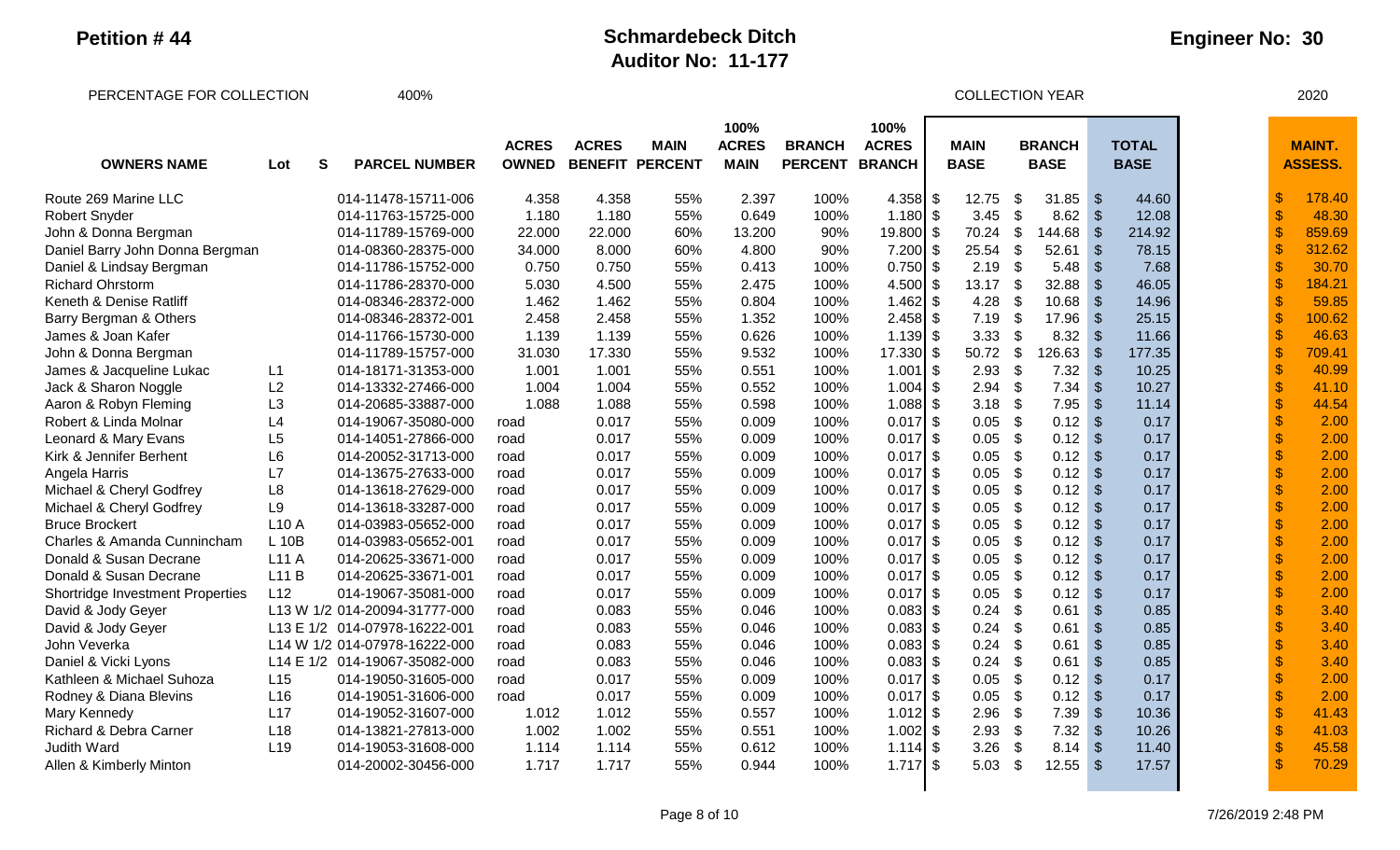**Total Construction Costs** *\$ 5,125.53*

### **Petition # 44 Schmardebeck Ditch Auditor No: 11-177**

| PERCENTAGE FOR COLLECTION                                       |                          |    | 400%                                                              |                              |                         |                                       |                                     |                                 |                      |                                                               |                            | <b>COLLECTION YEAR</b>                   |                                                 |                             |               |           |                                              | 2020                            |
|-----------------------------------------------------------------|--------------------------|----|-------------------------------------------------------------------|------------------------------|-------------------------|---------------------------------------|-------------------------------------|---------------------------------|----------------------|---------------------------------------------------------------|----------------------------|------------------------------------------|-------------------------------------------------|-----------------------------|---------------|-----------|----------------------------------------------|---------------------------------|
| <b>OWNERS NAME</b>                                              | Lot                      | S. | <b>PARCEL NUMBER</b>                                              | <b>ACRES</b><br><b>OWNED</b> | <b>ACRES</b>            | <b>MAIN</b><br><b>BENEFIT PERCENT</b> | 100%<br><b>ACRES</b><br><b>MAIN</b> | <b>BRANCH</b><br>PERCENT BRANCH | 100%<br><b>ACRES</b> |                                                               | <b>MAIN</b><br><b>BASE</b> | <b>BRANCH</b><br><b>BASE</b>             |                                                 | <b>TOTAL</b><br><b>BASE</b> |               |           |                                              | <b>MAINT.</b><br><b>ASSESS.</b> |
| Shirley Myers & Allan Wohlers                                   | 20                       |    | <b>DANBURY TOWNSHIP</b><br>014-11606-15537-000                    | 19.909                       | 10.750                  | 80%                                   | 8.600                               |                                 |                      | \$                                                            | 45.76                      |                                          | \$                                              | 45.76                       |               |           | $\mathcal{S}$                                | 183.05                          |
| Route 269 LTD<br>R & C Smith Real Estate<br>Stowaway Jeanie LLC |                          |    | 014-11606-15537-001<br>014-11606-15537-002<br>014-11606-15537-003 | 4.154<br>1.601<br>3.466      | 4.154<br>1.601<br>3.466 | 80%<br>80%<br>80%                     | 3.323<br>1.281<br>2.773             |                                 |                      | \$<br>$\boldsymbol{\mathsf{S}}$<br>$\boldsymbol{\mathsf{\$}}$ | 17.68<br>6.82<br>14.75     |                                          | $\frac{1}{2}$<br>$\frac{1}{2}$<br>$\frac{1}{2}$ | 17.68<br>6.82<br>14.75      |               |           | $\mathbf{\$}$<br>$\sqrt{3}$<br>$\mathsf{\$}$ | 70.73<br>27.26<br>59.02         |
| H T Properties, Inc.<br>Gribble Insurance Company               |                          |    | 014-11606-15537-004<br>014-11606-15537-008                        | 16.013<br>3.440              | 5.752<br>2.300          | 80%<br>80%                            | 4.602<br>1.840                      |                                 |                      | $\boldsymbol{\mathsf{\$}}$<br>$\boldsymbol{\theta}$           | 24.49<br>9.79              |                                          | $\frac{1}{2}$<br>$\boldsymbol{\theta}$          | 24.49<br>9.79               |               |           | $\mathbf{\$}$<br>$\sqrt{2}$                  | 97.94<br>39.16                  |
| Stowaway Jeanie LLC<br><b>K2 Ventures</b>                       |                          |    | 014-11606-15537-009<br>014-11606-15537-010                        | 0.482<br>1.470               | 0.482<br>1.470          | 80%<br>80%                            | 0.386<br>1.176                      |                                 |                      | $\boldsymbol{\mathsf{\$}}$<br>$\mathfrak{s}$                  | 2.05<br>6.26               |                                          | $\boldsymbol{\mathsf{S}}$<br>$\mathfrak{S}$     | 2.05<br>6.26                |               |           | $\mathbf{\$}$<br>$\mathcal{S}$               | 8.21<br>25.03                   |
|                                                                 |                          |    | <b>EXTRA PARCELS</b>                                              |                              |                         |                                       |                                     |                                 |                      |                                                               |                            |                                          |                                                 |                             |               |           |                                              |                                 |
| <b>State of Ohio</b><br><b>State of Ohio</b>                    | <b>ROW</b><br><b>ROW</b> |    | 014-19122-25876-000                                               | 11.900                       | 9.000<br>5.123          | 70%<br>70%                            | 6.300<br>3.586                      |                                 |                      | $\sqrt{3}$<br>$\sqrt{3}$                                      | 33.52<br>19.08             |                                          | \$<br>$\mathcal{S}$                             | 33.52<br>19.08              |               |           |                                              |                                 |
| State of Ohio<br>State of Ohio                                  | <b>ROW</b><br><b>ROW</b> |    |                                                                   |                              | 4.270<br>3.260          | 60%<br>60%                            | 2.562<br>1.956                      |                                 |                      | $\sqrt{3}$<br>$\sqrt[6]{3}$                                   | 13.63<br>10.41             |                                          | $\mathcal{S}$<br>$\mathcal{S}$                  | 13.63<br>10.41              |               |           |                                              |                                 |
| <b>State of Ohio</b>                                            | <b>ROW</b>               |    |                                                                   |                              | 11.390                  | 80%                                   | 9.112                               |                                 |                      | $\sqrt[6]{3}$                                                 | 48.49                      |                                          |                                                 | 48.49                       |               |           |                                              |                                 |
| <b>State of Ohio</b><br><b>State of Ohio</b>                    | <b>ROW</b><br><b>ROW</b> |    |                                                                   |                              | 3.718<br>4.010          | 70%<br>50%                            | 2.603<br>2.005                      |                                 |                      | $\sqrt[6]{3}$<br>$\sqrt[6]{3}$                                | 13.85<br>10.67             |                                          | \$                                              | 13.85<br>10.67              |               |           |                                              |                                 |
| <b>State of Ohio</b><br>State of Ohio                           | <b>ROW</b><br><b>ROW</b> |    |                                                                   |                              | 8.730<br>6.980          | 70%<br>70%                            | 6.111<br>4.886                      |                                 |                      | $\sqrt{2}$<br>$\sqrt[6]{\frac{1}{2}}$                         | 32.52<br>26.00             |                                          | $\mathfrak{L}$                                  | 32.52<br>26.00              | $\sqrt[6]{3}$ | 208.17 \$ |                                              | 832.67                          |
| Danbury Township                                                | <b>ROW</b>               |    | 014-19093-00001-000                                               |                              | 6.190                   | 60%                                   | 3.714                               |                                 |                      | $\boldsymbol{\mathsf{S}}$                                     | 19.76                      |                                          |                                                 | 19.76                       |               |           |                                              |                                 |
| <b>Ottawa County Engineer</b>                                   | <b>ROW</b><br><b>ROW</b> |    | 014-19116-00001-000                                               |                              | 3.500<br>22.000         | 50%<br>100%                           | 1.750<br>22.000                     |                                 |                      | $\boldsymbol{\mathsf{S}}$<br>$\boldsymbol{\theta}$            | 9.31<br>117.07             |                                          | \$<br>$\mathcal{S}$                             | 9.31<br>117.07              | $\sqrt[6]{3}$ | 29.07     | $\sqrt[6]{3}$<br>$\sqrt[6]{3}$               | 116.30<br>468.26                |
| Norfolk Southern Combined                                       |                          |    | 014-19069-31325-000                                               |                              | 3.500                   | 50%                                   | 1.750                               |                                 |                      | $\boldsymbol{\mathsf{S}}$                                     | 9.31                       |                                          | $\mathcal{S}$                                   | 9.31                        |               |           | $\mathbf{\hat{s}}$                           | 37.25                           |
|                                                                 |                          |    |                                                                   |                              |                         |                                       |                                     |                                 |                      |                                                               |                            |                                          |                                                 |                             |               |           |                                              |                                 |
|                                                                 | Base MAIN \$             |    | 4,038.83                                                          |                              |                         | <b>TOTAL</b>                          | 759.014                             |                                 |                      |                                                               |                            | 148.715 \$4,038.83 \$1,086.70 \$5,125.53 |                                                 |                             |               |           |                                              | \$20,565.92                     |
|                                                                 | <b>Base BRANCH \$</b>    |    | 1,086.70                                                          |                              |                         |                                       |                                     |                                 |                      |                                                               |                            |                                          |                                                 |                             |               |           |                                              |                                 |